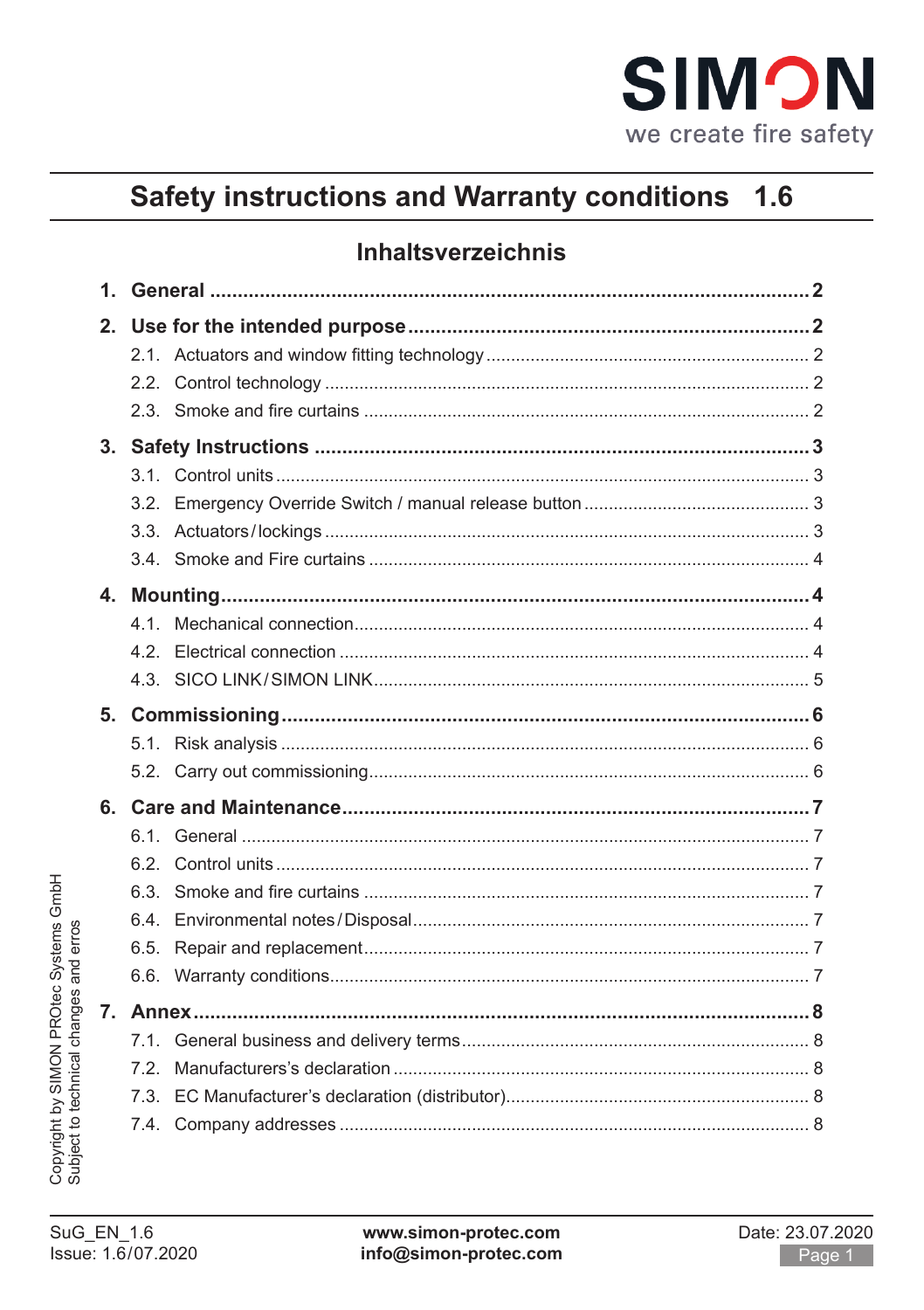

# <span id="page-1-0"></span>**1. General**

The operating manuals and/or mounting instructions of SIMON PROtec Systems GmbH are only valid in combination with the safety instructions and warranty conditions of this supplement.

The manuals are intended for professional operation, installation,and maintenance by trained, knowledgeable and qualified personnel (such as mechatronics engineer or electrician) and / or qualified personnel with knowledge of electrical device installation.

Read the manuals carefully and pay particular attention to the hazard warnings. Keep these manuals for later use/maintenance.

The following symbols can be found in this manual:



### **INFORMATION**

An information text gives you additional hints!



## **ATTENTION**

This warning alerts you to potential hazards that may impact the product!



### **DANGER**

This warning alerts you to potential dangers to your life or health!



### **ENVIRONMENTAL NOTE**

This note alerts you to possible environmental hazards!

- $\triangleright$  Instructions for action are marked in this way.
	- Star-Conclusions are presented in this way.
- **Buttons** or **switches** to be pressed / activated are shown in **bold**.
- "Indicators" are put in quotation marks

# **2. Use for the intended purpose**

According to the information in the operating manual and/or mounting instructions, the product in your hands corresponds to the following intended use.

### **2.1. Actuators and window fitting technology**

Opening units (folding arm², chain actuators, linear and slit actuators) and window fitting technology (lockings) are used for power-operated opening, closing and locking of windows, doors, domelights and flaps. These are mainly used for smoke extraction and for daily ventilation. According to the Machinery Directive 2006/42/EC, this product is a partly completed machinery. After installation, the machine must be extended by any protective measures according to the performed risk assessment.

### **2.2. Control technology**

Control technology in the field of smoke extraction, textile fire protection and natural ventilation serves to evaluate connected sensor technology (emergency button, smoke or thermal detector, fire alarm system, ventilation button, wind and rain detector) and subsequent control of connected actuator and fitting technology according to a predefined process. Depending on the application, this product can have a verified emergency power supply with lead accumulators.

### **2.3. Smoke and fire curtains**

Smoke and fire protection curtains are building products for closing unreinforced wall openings. In "Standby" mode, the curtain textile is rolled up in a sheet metal housing. Rolling off according to the .Fail-Safe" principle is only carried out in case of fire, malfunctions and power failure as well as for service and maintenance purposes. The declaration of performance for the building product is only valid after the manufacturing (assembly, commissioning and acceptance by an expert) of the delivered kit.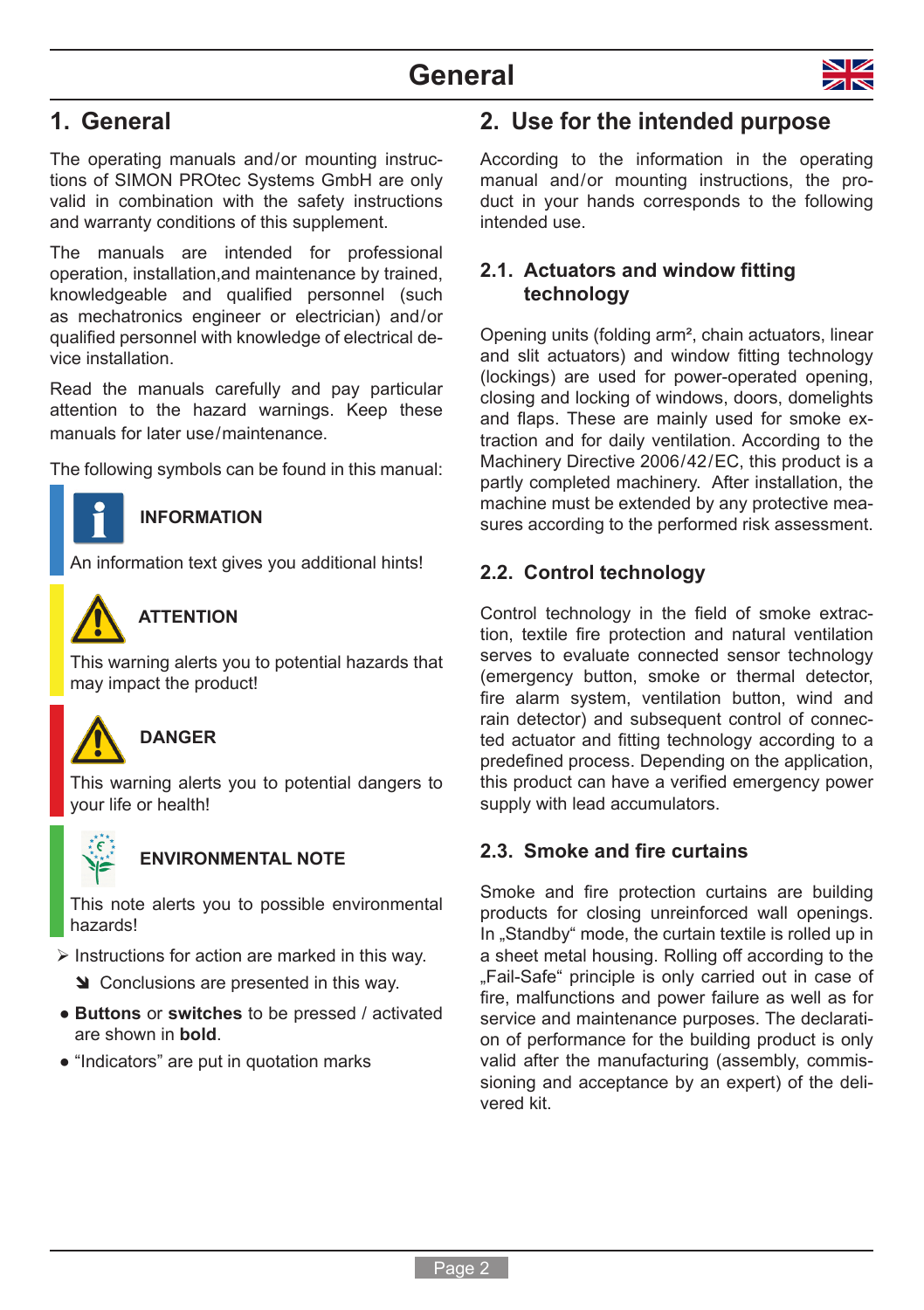# **Safety Instructions**



# <span id="page-2-0"></span>**3. Safety Instructions**

For the safety of persons it is important to follow these instructions. The instructions must be kept and handed over to the operator after installation and commissioning.



# **DANGER**

Do not allow unauthorised persons (e.g. children) to handle permanently mounted regulating or control devices and keep remote controls out of reach of unauthorised persons.



# **DANGER**

Please consider

- VDE 0833 for hazard alert systems,
- VDE 0100 for electrical systems.
- the local fire department regulations,
- the energy supply company regulations for the mains connection,
- regulations of the DGUV V3/V3DA/V4,
- as well as the work place regulations ASR A1.6 and ASR A1.7.

For placing on the market, installation and commissioning outside the country of manufacture (Germany), the nationally relevant safety regulations and provisions of the country of installation apply.

### **3.1. Control units**



## **DANGER**

The mains lead (230VAC) of the control device must be separately protected by the customer and provided with an all-pole isolating device. The connection may only be made without voltage!



### **DANGER**

Free access must be ensured for power supplies and electrical control panels for SHEV systems.

### **3.2. Emergency Override Switch / manual release button**



The actuating element of switches with "off"– default must be installed in a place with a direct line of sight to the driven part, but away from moving parts. If it is not a key switch, it must be installed at a height of at least 1.5m and must be inaccessible to the public.

### **3.3. Actuators/lockings**



# **DANGER**

Power operated windows which are lower than 2.5 m above the top edge of the finished floor (even if this only applies to parts of the window) require a risk assessment with regard to the danger of persons being crushed or trapped. Several national and international regulations regulate the protective measures necessary depending upon the type of use of the window. A risk analysis must be carried out. See also [chapter 5.1](#page-5-1)

The operator/user must ensure that power<br>operated windows are operated and operated and maintained in accordance with the user information, operating manuals and mounting instructions. In Germany, the workplace regulation ASR A1.6 must be taken into account. In other countries, the respective country-specific regulations apply.



Make sure that the fastening is permanent and adapted to the drive force indicated on the type

### **3.3.1. Bottom hung windows**



plate.

In case of bottom hung wings, restrictor stays must be installed with sufficient stroke.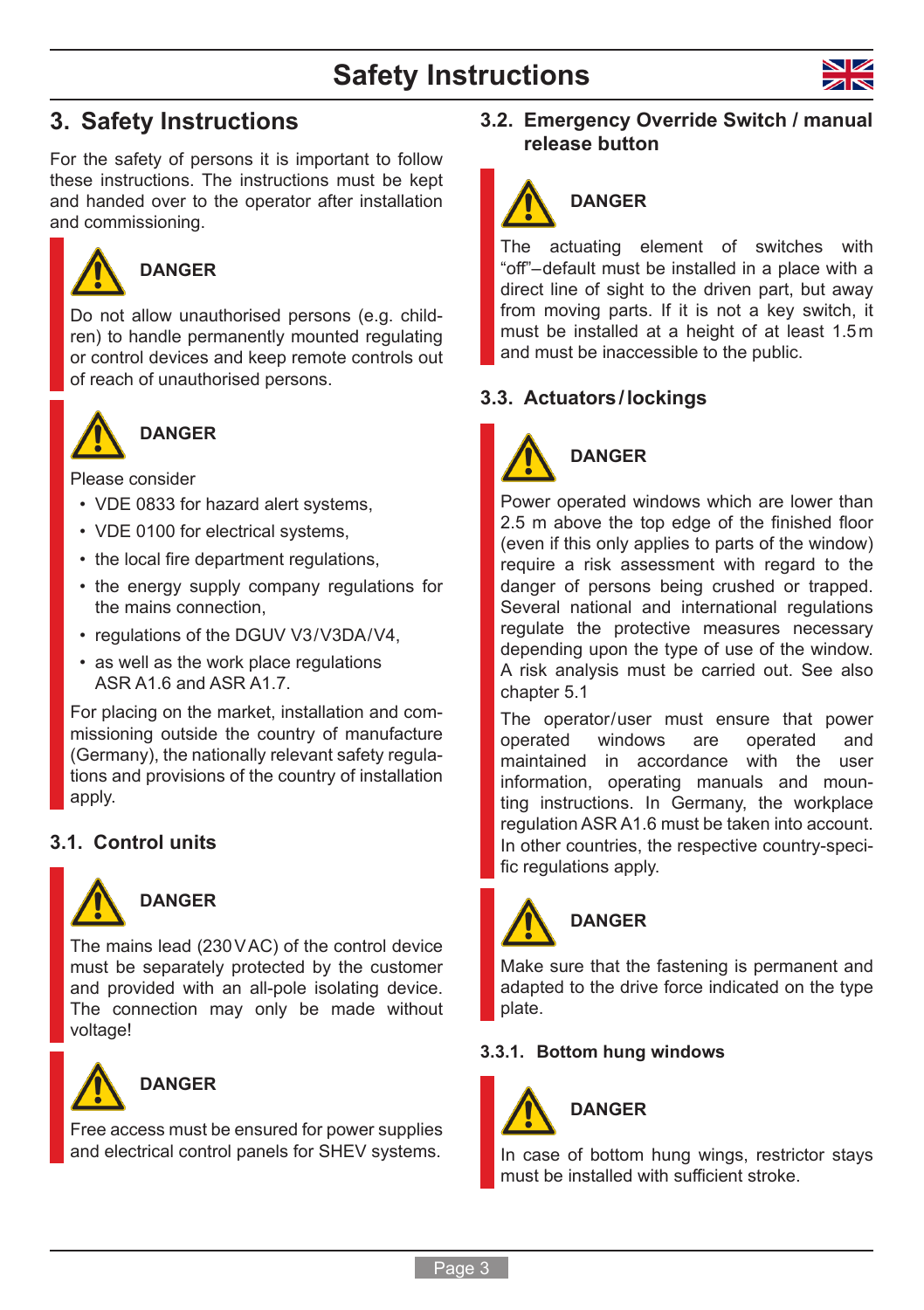<span id="page-3-0"></span>



### **DANGER**

The opening actuators must be installed so that the doors can open in the direction of escape. In Germany, the workplace regulation ASR A1.7 must be taken into account. In other countries, the respective country-specific regulations apply.

### **3.4. Smoke and Fire curtains**



## **ATTENTION**

The unrolling area of a curtain must not be covered with objects!



### **INFORMATION**

In case of concealed installation of the curtain, a suffciently dimensioned inspection opening must be provided.

# **4. Mounting**



# **INFORMATION**

Further information can be found in the guidance sheet KB.01 "Power operated Windows" at

### **[short.simon-protec.com/windowen](http://short.simon-protec.com/windowen)**



# **DANGER**

The system must be mounted by specialist personnel (qualified electricians) only. All relevant national safety regulations and directives apply to mounting, installation and commissioning.



Improper mounting can create a risk of electric shock. All safety regulations must be complied with. Observe the current mounting instructions. Wrong mounting can lead to serious injury.

### **4.1. Mechanical connection**

#### **4.1.1. Mounting brackets**



### **INFORMATION**

For more information on the various  $\blacksquare$ bracket kits and installation variants, please visit our website:



#### **[short.simon-protec.com/a](http://short.simon-protec.com/windowde)ccacten**

or contact our technical sales department:

**www.simon-protec.com**

### **4.2. Electrical connection**

Check the supply wiring before starting up for the first time. The wire cross-section must be considered in particular. The valid regulations with regard to the minimum values for line dimensioning must be observed!

Typical calculation (these are only approximate values and this is not an accurate calculation):



## **INFORMATION**

Motor cable – notes on dimensioning (rule of thumbs):

wire cross-section  $\text{[mm}^2$  = single wire length  $\text{[m]}$ × number of actuators × power consumption per actuator [A]

/ 73.

The national regulations apply.



Make sure that the loops of the supply cable, taking into account the bending radii, are sufficiently large on moving parts so that the connection cable cannot be jammed or torn off.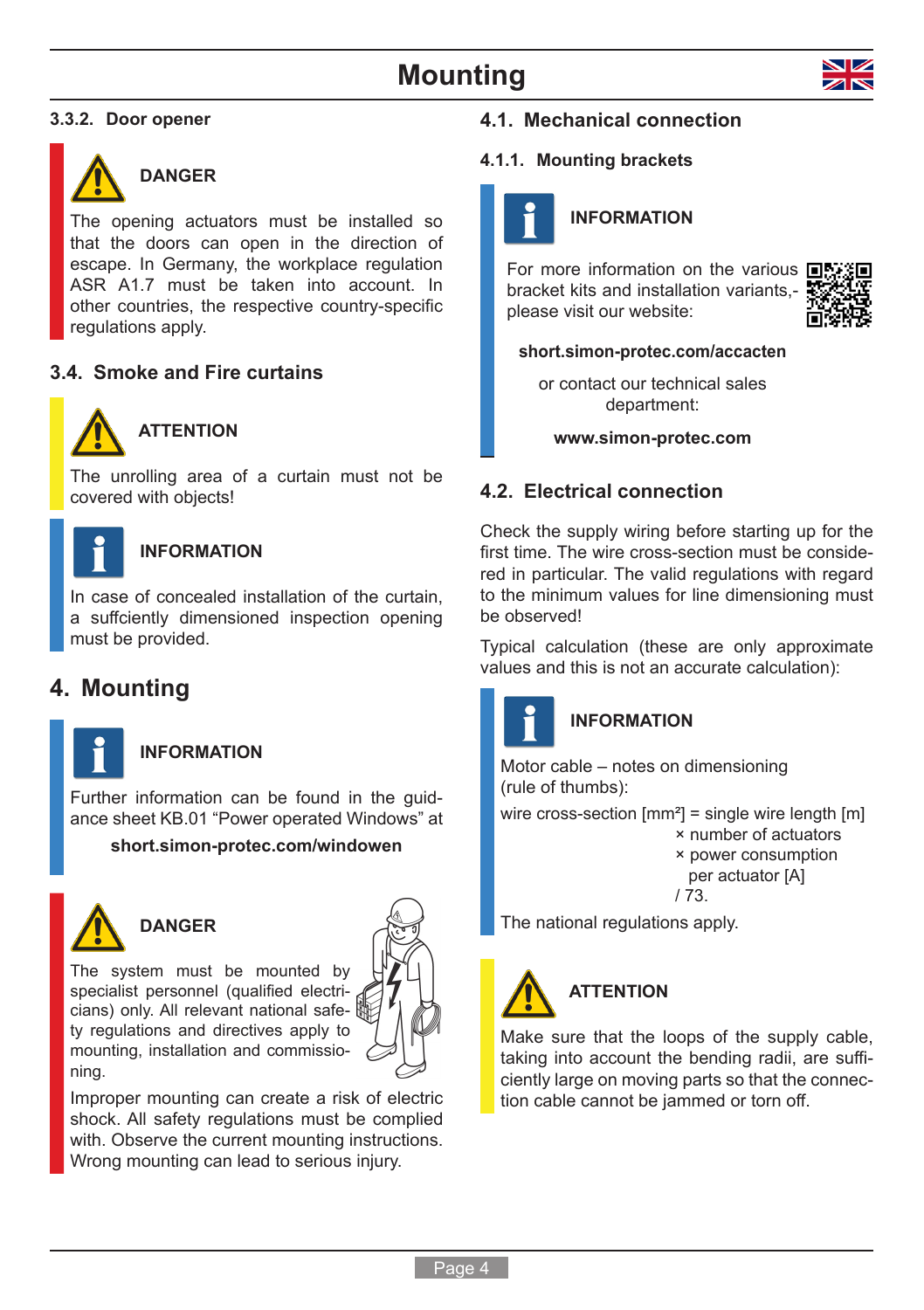# **Mounting**

### <span id="page-4-0"></span>**4.2.1. 24 VDC**





## **DANGER**

Please check the complete system before connecting to the 24 VDC/230 VAC supply.

# **ATTENTION**

Do not earth the electrical 24 VDC connection.

The actuator / locking / curtain may only be operated with the voltage indicated on the type label and may only be connected to a suitable power source!

Insulate any unused wires!



**Connector plug**

**SICOPLUG** 

If an opening actuator has a plug connector, the wiring of the plug must be carried out according to the pin assignment in the operating manual. The plug is assembled according to the enclosed SICO PLUG instructions.

#### **4.2.2. 230 VAC**





# **DANGER**

It is important to observe the five safety rules in accordance with DINVDE0105-100 or EN50110-1

- 1. disconnect completely!
- 2. secure against re-connection!
- 3. verify that the installation is dead!
- 4. carry out earthing and short circuiting!
- 5. provide protection against adjacent live parts!



### **4.3. SICO LINK/SIMON LINK**



### **INFORMATION**

For the parameterization of all SICO LINK and SIMON LINK capable actuators and controls you need the corresponding USB service cable and the corresponding software. Further information is available at:

#### **[short.simon-protec.com/sicoen](http://short.simon-protec.com/sicoen)**





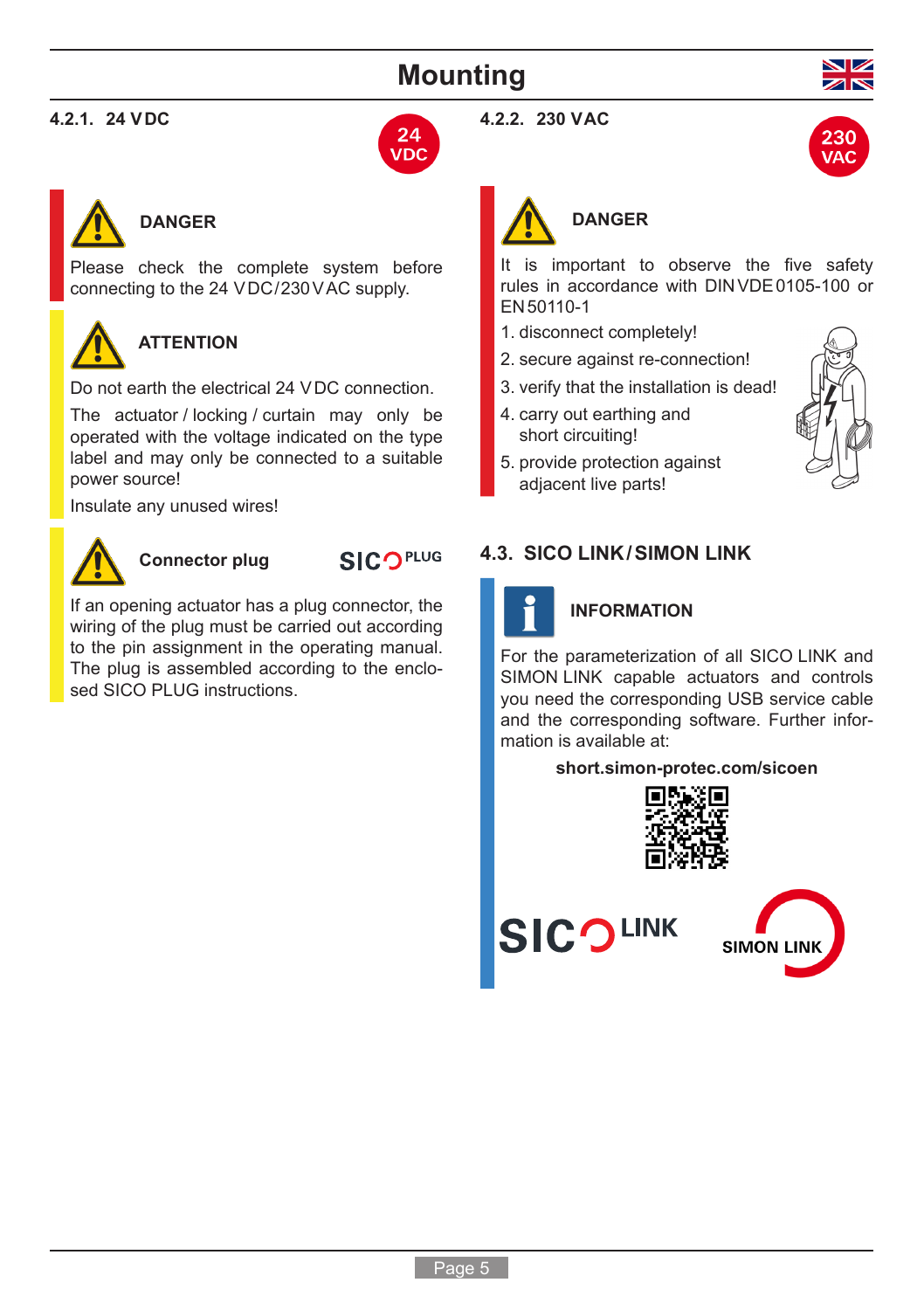# **Commissioning**



# <span id="page-5-0"></span>**5. Commissioning**

### **5.1. Risk analysis**



## <span id="page-5-1"></span>**INFORMATION**

According to the application carry out a risk analysis (e.g. of the assembled system) Information can be found in the guidance sheet KB.01 "Power operated Windows" at:

### **[short.simon-protec.com/windowen](http://short.simon-protec.com/windowen)**

under the topic "Guidance Sheets".

### **5.2. Carry out commissioning**



### **INFORMATION**

We recommend that a test run be carried out using an appropriate mobile power supply (with control device, not only a battery). This allows simple and fast reaction to malfunctions.





# **ATTENTION**

After installation, it must be checked that the system is correctly set and that the safety system and triggering units, if installed, are working correctly.



### **INFORMATION**

The voltage source must be appropriate for the actuator / locking / curtain. The following regulations still apply:

- DIN VDE 0100
- DIN VDE 0298 standards
- $\triangleright$  Before switching on the opening actuator carry out a visual and functional check.
- $\triangleright$  If everything is fully functional, the opening actuator can be finally connected to the power supply.



### **INFORMATION**

The testing of a system has to be carried out in accordance with the applicable regulations (in Germany these include DIN VDE 0100 part 600).

### **5.2.1. CE marking**

 $\triangleright$  In accordance with Appendix III of the Machinery Directive 2006/42/EC the CE marking must be permanently affixed to the product and must be visible and legible.

See [chapter 7.3: "EC Manufacturer's](#page-7-1)  [declaration \(distributor\)" on page](#page-7-1) 8.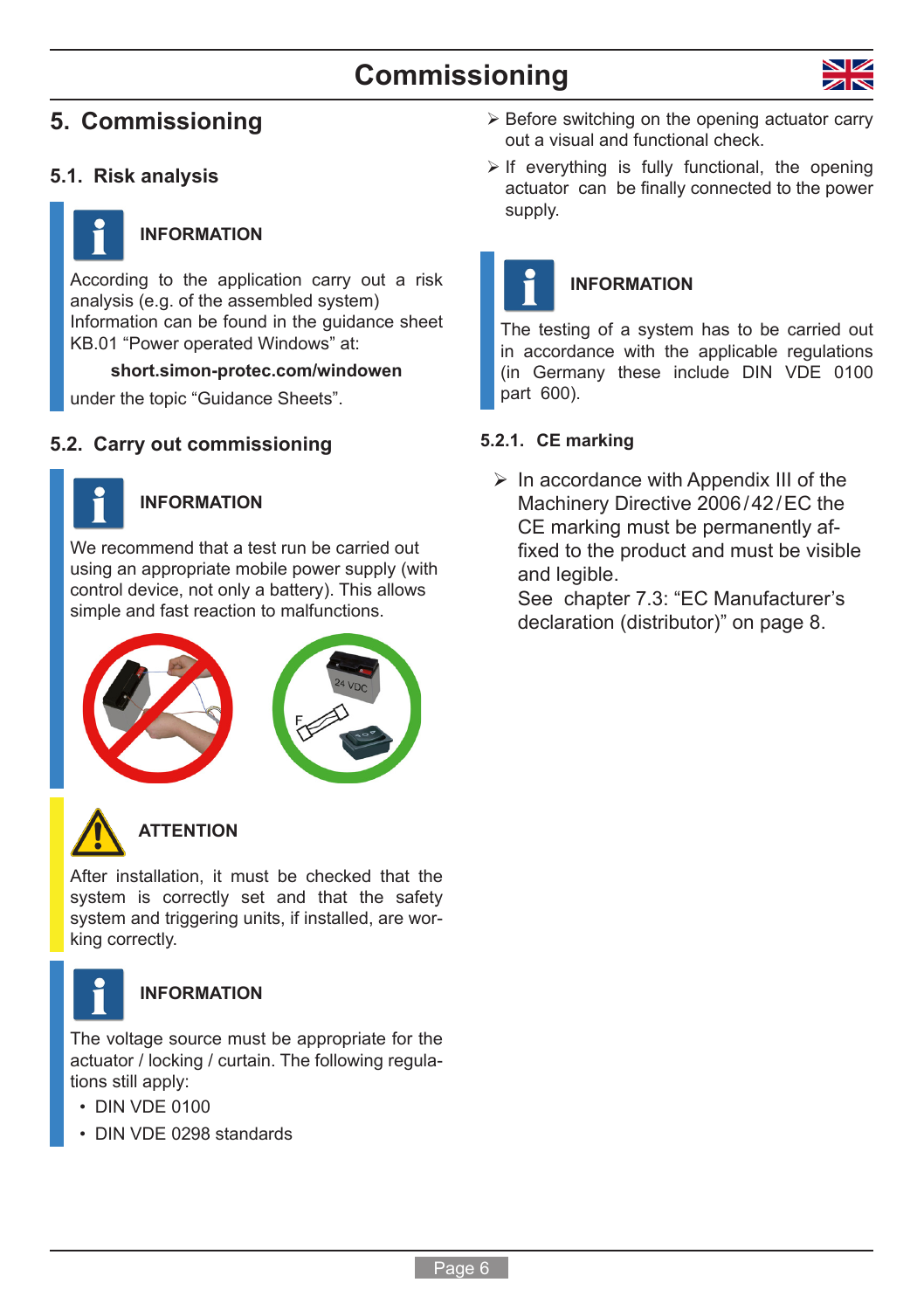# **Care and Maintenance**



# <span id="page-6-0"></span>**6. Care and Maintenance**



## **ATTENTION**

Plant engineering fire protection serves the protection of human lives. Therefore plants must be maintained regularly according to the respective specifications in the operating manuals or approval decisions – at least once a year – by a specialised company authorised by the manufacturer. The maintenance work carried out is to be documented.

The maintenance must be performed according to a checklist to be obtained from the manufacturer.

### **6.1. General**

Check the function of safety devices such as SHEV, curtains, etc. regularly and inform the installer company in case of malfunctions. If necessary, use only original spare parts.

### **6.2. Control units**



### **ATTENTION**

To maintain the emergency power supply, the installed batteries must be tested regularly and replaced with new batteries if necessary. Depending on the installation situation or ambient temperature, the specialist members of the ZVEI strongly recommend replacing the batteries after 48 months at the latest!

You have the option to purchase the battery pack as a complete replacement set. Please contact the manufacturer or the distributor.

### **6.3. Smoke and fire curtains**



To maintain the function of the smoke and fire protection curtains

- never clean the curtain textile with strong cleaning agents!
- never soak the curtain textile!

### **6.4. Environmental notes/Disposal**



### **ENVIRONMENTAL NOTE**

Opening actuators / electrical locking unit / control units and batteries are recyclable and must not be disposed in the residual waste.

According to the disposal law "ElektroG" this device must be disposed properly at the end of its life time. Please contact your waste disposal company if you have any questions.

EPDs (Environmental Product Declarations according to ISO 14025 and EN 15804) are avail-able for opening actuators, electrical lockings and control units.

Further information on the disposal of old equipment and on the proper disposal of waste batteries can be found at:

#### **[www.simon-protec.com](http://www.simon-protec.com)**

### **6.5. Repair and replacement**



# **ATTENTION**

Before maintenance work, measures must be taken to prevent accidental triggering by remote control.



# **DANGER**

The opening actuator/electrical locking/control unit must not be used if repair or adjustment work needs to be carried out.

### **6.6. Warranty conditions**

The product must be put to its intended usual use and is subject to natural wear and tear. For further information [chapter 7.1: "General business and](#page-7-2)  [delivery terms" on page](#page-7-2) 8